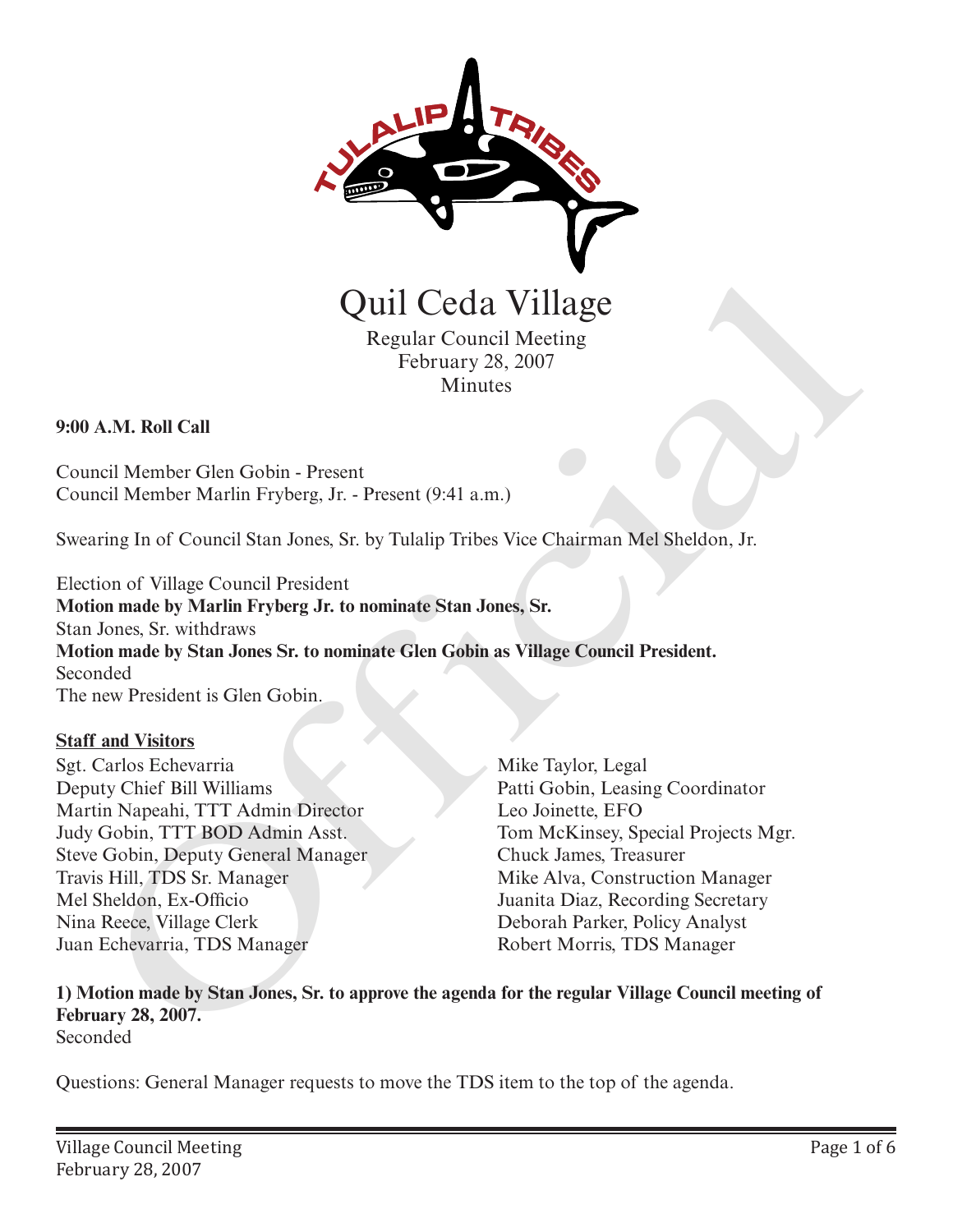**Motion by Stan Jones, Sr. to amend the agenda with TDS being placed at the top of the agenda.** Seconded 3 For 0 Against Motion carried

### 2) FYI- Site Preparation and Building Update

Discussion: Mike Alva, Steve Gobin, Patti Gobin, Stan Jones, Sr., Chuck James, Glen Gobin, Tom McKinsey, Travis Hill, Carlos Echevarria,

The TDS site for the storage facility is being prepped and will be ready for utilities. The traffic from the TDS and customers will crowd the site. Considerable discussion on the use of the road referred to as the PUD road and the west extension to 88th Way. Council needs to make a decision so that utilities can be placed. The GMs and BOD will need to discuss where the site should be. This area is set aside for this purpose. Space is set aside at the north end of the Village for an administration site and public safety building. If a metal building can be hidden then the recommended site will work. There is a need for a new Village master plan. The master plan needs to be developed for the area west of 27th Avenue. This topic has been brought to the Village Council many times before. The Council and BOD understand this is an urgent need. Council is concerned that the original needs are not being met with these two buildings. Utility and Maintenance staff are in need of a restroom and shower along with a maintenance building which is what brought us to this table but they are not getting their needs met in these proposals. The sludge building is currently out for bid. Is the storage building compatible with the retail space across from it? Is there a loading dock? The government side will have one. There are two options with the government needs discussed but the Village and Casino needs have not been outlined. At this site being discussed will it be off of 88th and 27th? Most of the Utility connections are on the corner of 27th and 88th. This is the shorter path. Staff has been getting bids for the infrastructure, separate for the TDS building. Have funds been located for the parking lot? There is funding for paving. There are 3 considerations. The building can not be moved any closer to the road for safety issues. The project will take approximately 9 months. There is a design and site preparation plans for this project. The traffic on 88th and 27th has increased. Has there been discussion for a traffic signal? This is in the works. Semi-trucks would have difficulty turning at the intersection without a signal. This is a FYI: Staff needs to add a left turn lane. The radius needs to be further discussed. The traffic pattern needs to be looked at for Rainwater Road. We need to look at alternate routes for tribal members. The development for 88th and Rainwater road will need to be considered. Shelco has a lease to access through Rainwater Road. A review of the lease conditions would need to be discussed. The permits have been taken care of. The fire lane and parking could be routed through the plant site. The storage facility should continue to go where staff have outlined. TIDS site for the storage facility is being prepped and will be ready for utilities. The traffic from the state case of this will crowd the site. Considerable discussion on the use of the road referred to as the road cust

### **Motion made by Stan Jones, Sr. to approve the general location as presented for the storage facility.** Seconded

Questions: There is a resolution that needs to be rescinded for the land use plan. This would need to be re-adopted. Is the sludge drying facility going to be place there? The General Manager will coordinate the land use plan for the building. This will be brought to the BOD for discussion. The total building foot print needs to be greater than the north end of the casino. 3 For 0 Against. Motion carried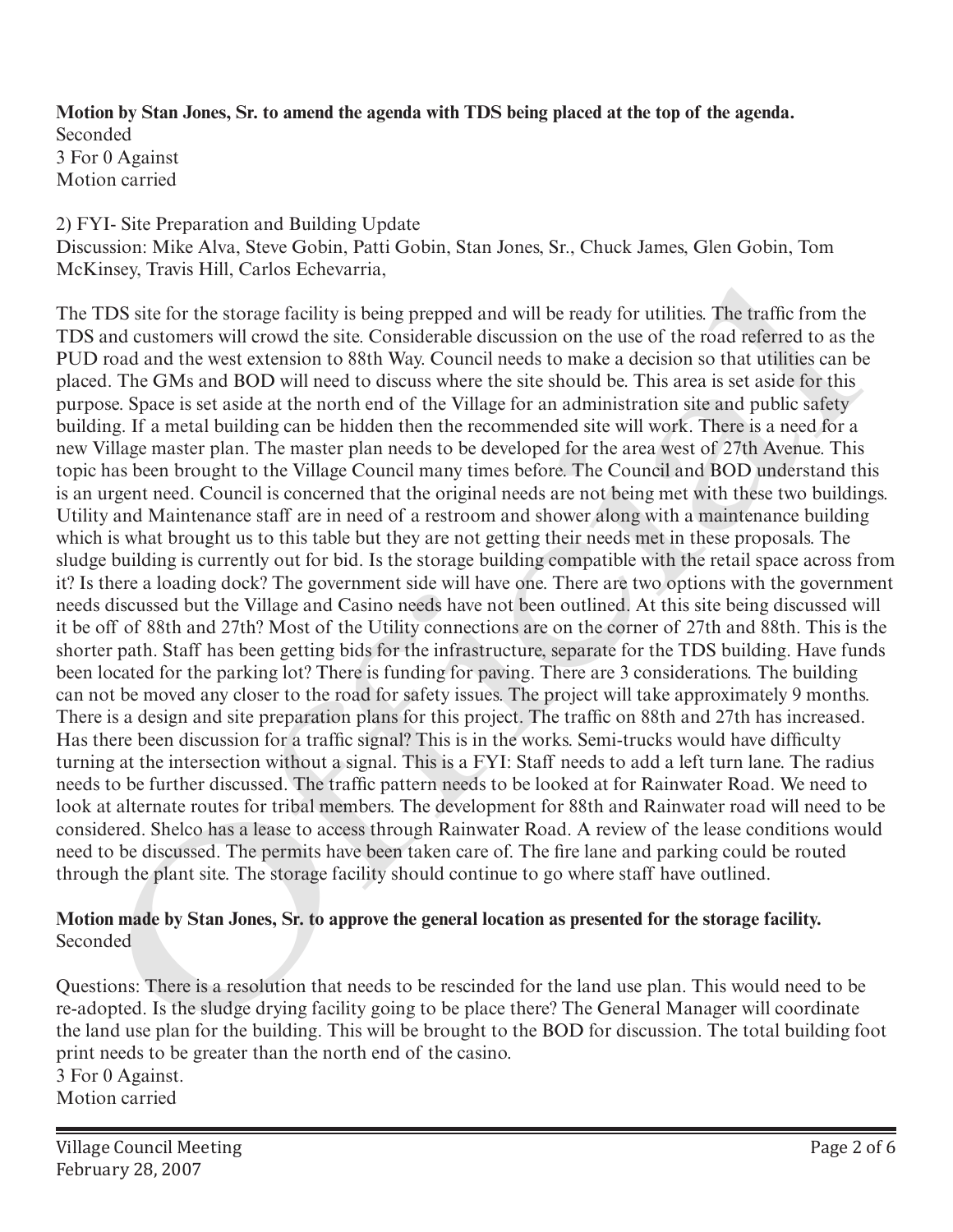**3) Motion made by Marlin Fryberg, Jr. to approve the minutes for the regular Village Council meeting of January 16, 2007.** Seconded

**Ouestions** 3 For 0 Against Motion carried

## **Tulalip Tribes Police**

4) Monthly Report Discussion: Sgt. C. Echevarria, Asst. Chief Bill Williams, Glen Gobin, Marlin Fryberg, Jr., Chuck James,

Handout provided to Council. How many officers do you have? There are currently 24 officers, 5 are dedicated specifically to the Village. Tribal Police respond to calls from tribal and non tribal. Does the Police Department receive revenue from traffic stops and if so how much is it? The fees are paid to the Tribal Court but how much is not known by these officers. When was police force for the Village established? The Village Police force was established in 2005 with 5 officers. The Village has an officer on duty within the Village at all times. onthly Report<br>only Report<br>only Report<br>only Report<br>tosials. Sgr. C. Echevarria, Asst. Chici Bill Williams, Glen Gobin, Marlin Fryberg, Jr., Chuck Jan<br>dout provided to Council. How many officers do you have? There are curren

# **Quil Ceda Village Administration**

FYI-December Staff Travel Report Handout

**5) Motion made by Marlin Fryberg, Jr. to approve Resolution No. 2007-013 authorizing the transfer of Quil Ceda Village Tax Revenue from the Tax Revenue account to Quil Ceda Village General Fund account in the amount of \$175,844.16.**

Seconded **Ouestions** 3 For 0 Against Motion carried

# **Finance**

Handout for January Financial Reports Discussion: Nina Reece, Glen Gobin, Chuck James, Steve Gobin, Cal Taylor, Patti Gobin,

The revenue showing is from taxes. Sewer and water bills bi-monthly and will not have revenue until March. This report is through January 31, 2007. The gross sales from both Liquor stores are almost equal expenses are not making the net profit for each different. Sales have exceeded expectations. The funds for Economic development is on the attached spreadsheet. There is a critical need for traffic safety for 88th. A meeting is needed for the 116th overpass funding. The equation needs to be balanced. We need to have a meeting with the consultant ASAP. We need to make the decision soon.

Staff would like direction for the Starbucks location. Are there funds to build a building?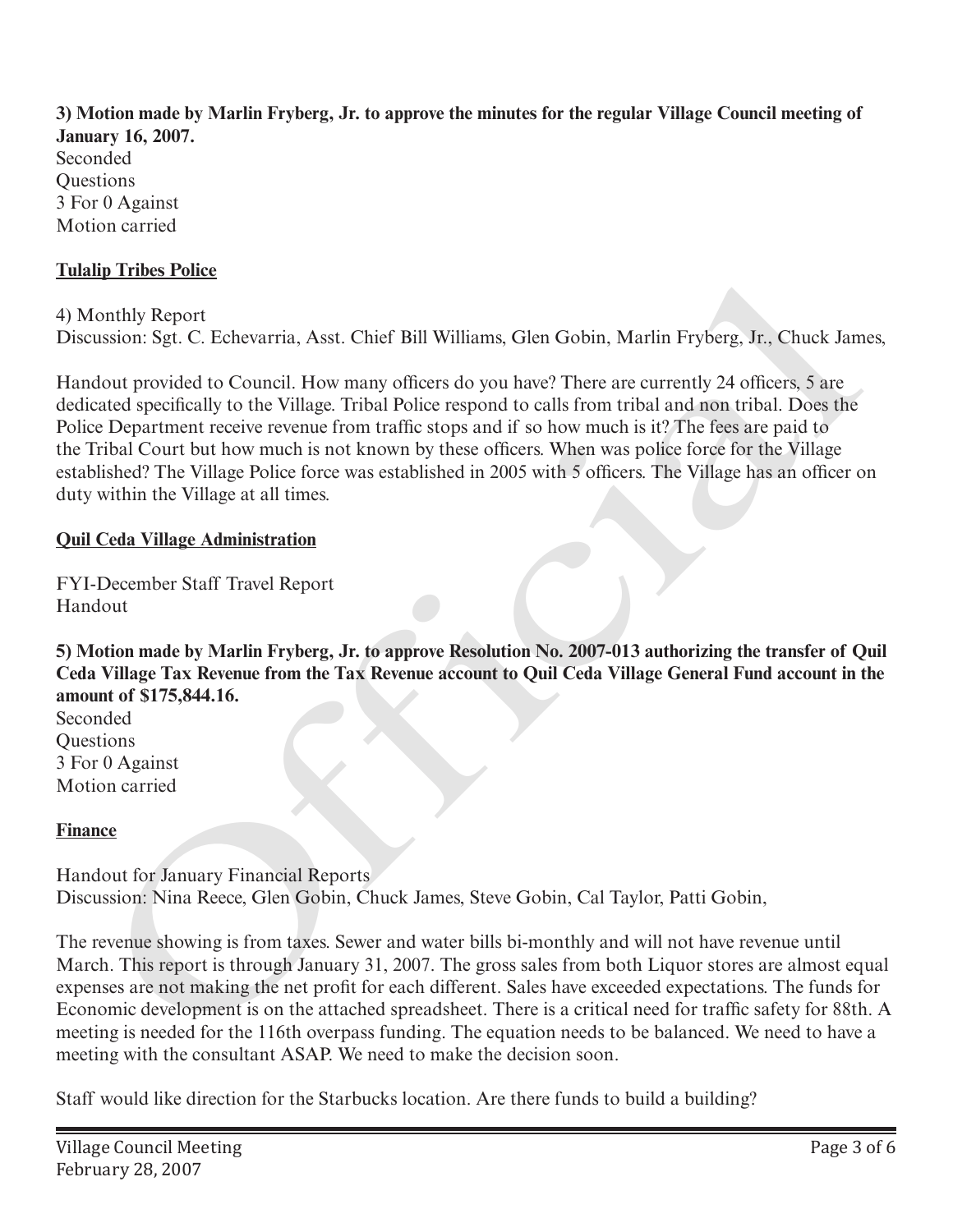### **6) Motion made by Marlin Fryberg, Jr. to approve Resolution No. 2007-014 authorizing the new check signers for Quil Ceda Village.**

\*\*\*Need a report from Finance: What accounts were moved from First Heritage to Bank of America in the last two years. Seconded

Questions: Request to amend the list to change language to Tulalip Board of Directors and Tulalip Tribes General Manager. Council asks for legality of this due to the separate government structure of Quil Ceda Village from the Tulalip Tribes. Legal feels that it is a policy decision. As long as they are not in a position to change or create policy for the Village then it should not be a problem.

## **Motion to amend by Marlin Fryberg, Jr. to add the language to include the Tulalip Board of Directors and the Tulalip General Manager.**

Seconded **Ouestions** 3 For 0 Against Motion carried

**7) Motion made by Marlin Fryberg Jr. to approve Resolution No 2007-015 authorizing the purchase of an automated check signing machine.**

Seconded **Ouestions** 3 For 0 Against Motion carried

### **Economic Development**

8) FYI-Travel to Gila River Wild Horse Resort, March 25-28, 2007 Discussion: Patti Gobin, Michael Taylor, Glen Gobin, Chuck James

Kimberly Lewis with Wildhorse Pass Development who is from Gila River. They are branding their hotel while Tulalip has chosen not to. Ms. Lewis is willing to show people around their facility. NIGA is in Phoenix, Arizona at the end of March. Gila River would like to discuss Tulalip's development so they are inviting Tulalip Tribal Council to meet with Gila River Tribal Council for at least a day.

### **Amphitheatre**

**9) Motion made by Marlin Fryberg, Jr. to approve Resolution No. 2007-016 ratifying a contract with Lars Sorenson (Consultant) to provide production services for the Tulalip Amphitheatre beginning January 1, 2007 thru December 31, 2007 in an amount not to exceed \$55,000 plus expenses not to exceed \$2,500 with funding to come from the Amphitheatre budget.** ond The Tublity Tribes. Legal leeds that it is a policy decision. As long as they are not in a positive of the Tublity Tribes. Legal leeds that it is a policy decision. As long as they are not in a positive of or cear poli

Seconded Questions 3 For 0 Against Motion carried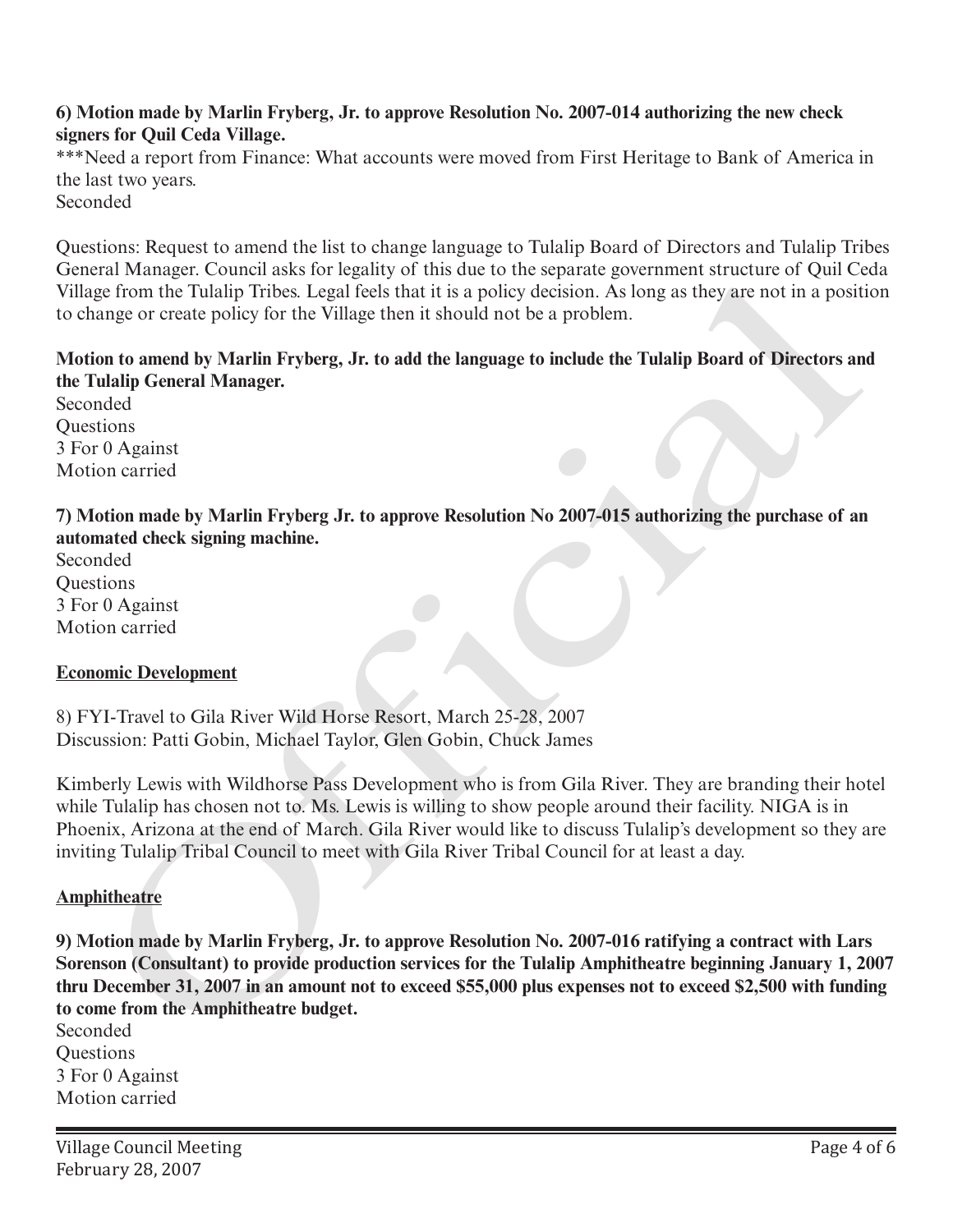10) FYI-2007 Entertainment Schedule Update Discussion: Juan Eccavarria

Handout provided which shows a restructuring of the seating area for the amphitheatre. The seating will give the higher type client access to better seating and allows a restructuring a ticket pricing. The Amphitheatre competes with about 50 venues in the area for artists. Tulalip is working on exclusive rights for artists. The amphitheatre has 2250 seats. The artist can up to 200 seats for promotional activities. Information is provided to show research on why these artists were chosen and why they will fit at Tulalip. A good relationship with the agent is critical. The competition is fierce. Many artists want higher numbers of customers than the Amphitheatre can accommodate. The artists make money from sales of merchandising so the fewer clients the lower the sales will be on merchandising. Just being able to meet the artist fee doesn't mean the artist will come to this size venue.

## **Tulalip Data Services Department**

Moved to the first agenda item

**Utilities**

**11) Motion made by Marlin Fryberg, Jr. to approve Resolution No 2007-017 authorizing a contract with the University of Washington and Dr. H. David Stensel, P.E., a tenured professor of Engineering, to investigate the constituent of the pilot wetland in an amount not to exceed \$100,798.00 with funding to come from Special Projects 2007, 2008 & 2009 budgets.**

Seconded **Ouestions** 3 For 0 Against Motion carried

12) Traffic Engineer-Job Description Discussion: Tom McKinsey, Glen Gobin, Steve Gobin, Patti Gobin, Chuck James

The Village spends in excess of \$250,000 a year in traffic consultants. It would be to the Tribes' advantage to bring an in-house traffic engineer on board full time to meet the needs of the Tribe. This is creating an engineering department. This position will be available to staff to help with current and future planning needs within the Village and the Tribe. The position will network with local cities, counties and the state. Council is in agreement to proceeding with the advertising and hiring the position with funding to come from the Economic Development Consultant budget. Information is provided to snow releasten on way meas artists were chosen and way must nature the<br>Tulalip. A good relationship with the agent is critical. The competition is fierce. Many artists want high<br>numbers of cation